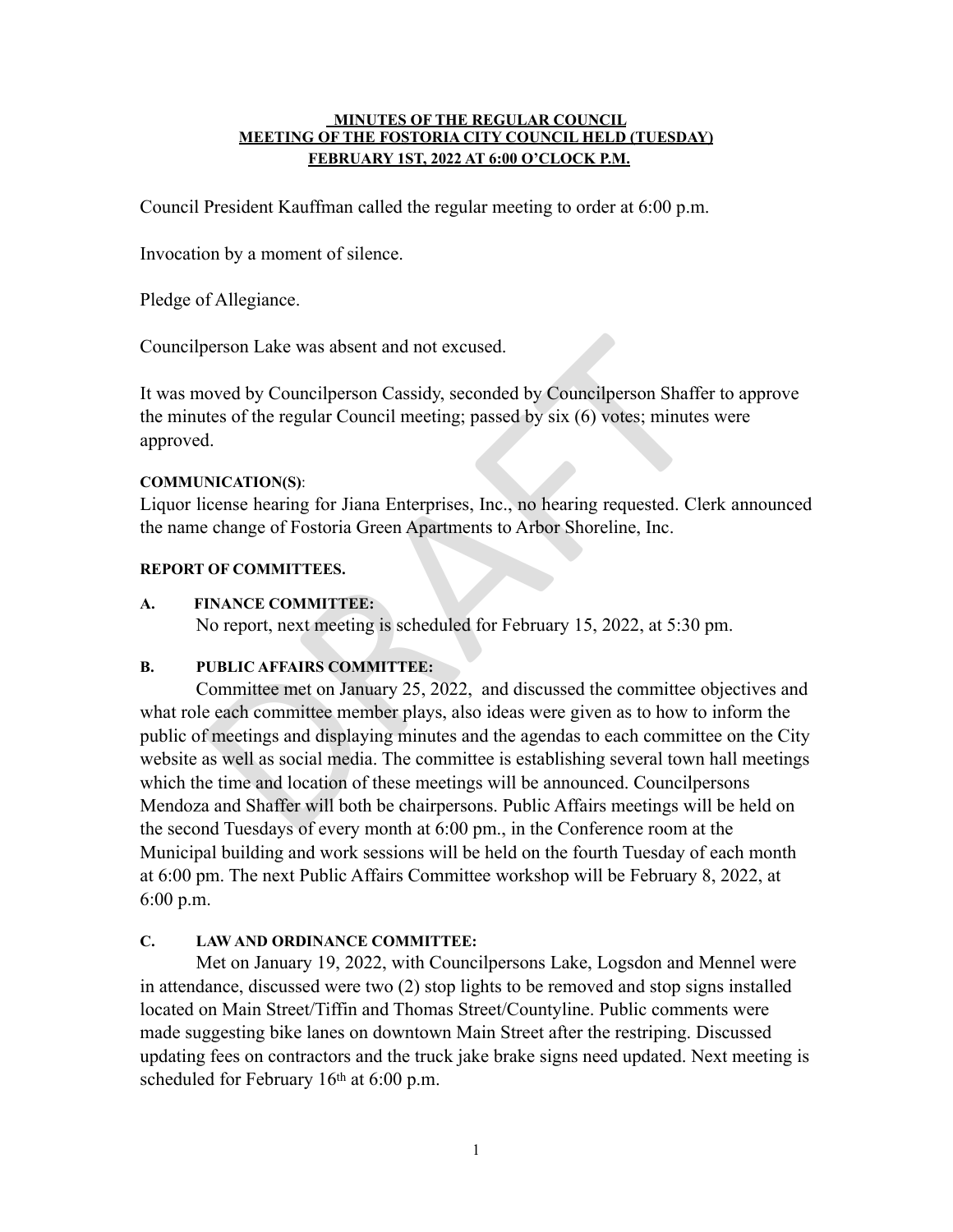#### **REPORT OF OFFICERS:**

#### **A. MAYOR:**

It just getting the property cleaned up. Mayor Keckler also requeste<br>
e Session to discuss personnel matters. Councilperson Shaffer spoke<br>
water treatment plant that Councilperson Mendoza and himself to<br>
ed the upcoming ch Mayor Keckler stated the Promedica Red Dress Luncheon has been moved to April 1, 2022, at Stacy's Place. Ribbon cutting for Urban Market on February 5, 2022, at 11:00 a.m. Kiwanis Pancake Day is March 3, 2022, from 11:00 to 7:00 pm with delivery being an option at St. Wendelin Parish Life Center. Mayor Keckler requested during Misc. business to have John Schuld and Councilperson Mennel switch their positions on the Financial Recovery Plan committee. Mayor Keckler explained the issues with a property located at 442 W Tiffin Street and zoning and the problems are not targeting issues but just getting the property cleaned up. Mayor Keckler also requested an Executive Session to discuss personnel matters. Councilperson Shaffer spoke about the tour at the water treatment plant that Councilperson Mendoza and himself took and questioned the upcoming changes to improving the quality of City water, Mayor Keckler stated studies are being done and the city will apply for a grant to update the water line. Mayor Keckler explained the Safety study that was done and resulted in taking down the red light in the downtown area and making more room for downtown Main Street parking, the city should know by April if this will be fully or partially funded by a grant to make these changes to downtown. The State is requesting a safety test be done for the removal of the red light on Thomas/Countyline Street.

## **B. SAFETY-SERVICE DIRECTOR:**

Josh Clark, announced the hiring of Police Officer Noftz and his starting date is January 24, 2022. Interviews are being conducted by Rob at the Water Treatment Plant with eight  $(8)$  new applicants. The water distribution plant is now hiring. Residents can now sign up for weather alerts thru the city website. Landlord/Tenants rights program was discussed with Tenants that can get help by escrowing their rent thru the Fostoria Municipal Court. Mayor Keckler suggested a program called the GL Cap which is a great resource for helping residents. Councilperson Shaffer asked how the city advertises for new City jobs, Josh Clark responded with using the city website, facebook, job Fostoria and Ohio jobs.

#### **C. LAW DIRECTOR:**

Stephanie Kiser, discussed all the ballot issues have been properly filed and explained the importance of passing the State appropriation legislation under new business as an emergency. Councilperson Shaffer reached out to the State Auditor as to what are the appropriation legislation so he would have a better understanding of this legislation, he is meeting with them in February.

\_\_XX\_\_\_ -Personnel matters, specifically:

 $\overline{X}X$  -to consider the appointment, employment, dismissal, discipline, promotion,

demotion, or compensation of a public employee or official

-to consider the investigation of charges or complaints against a public employee,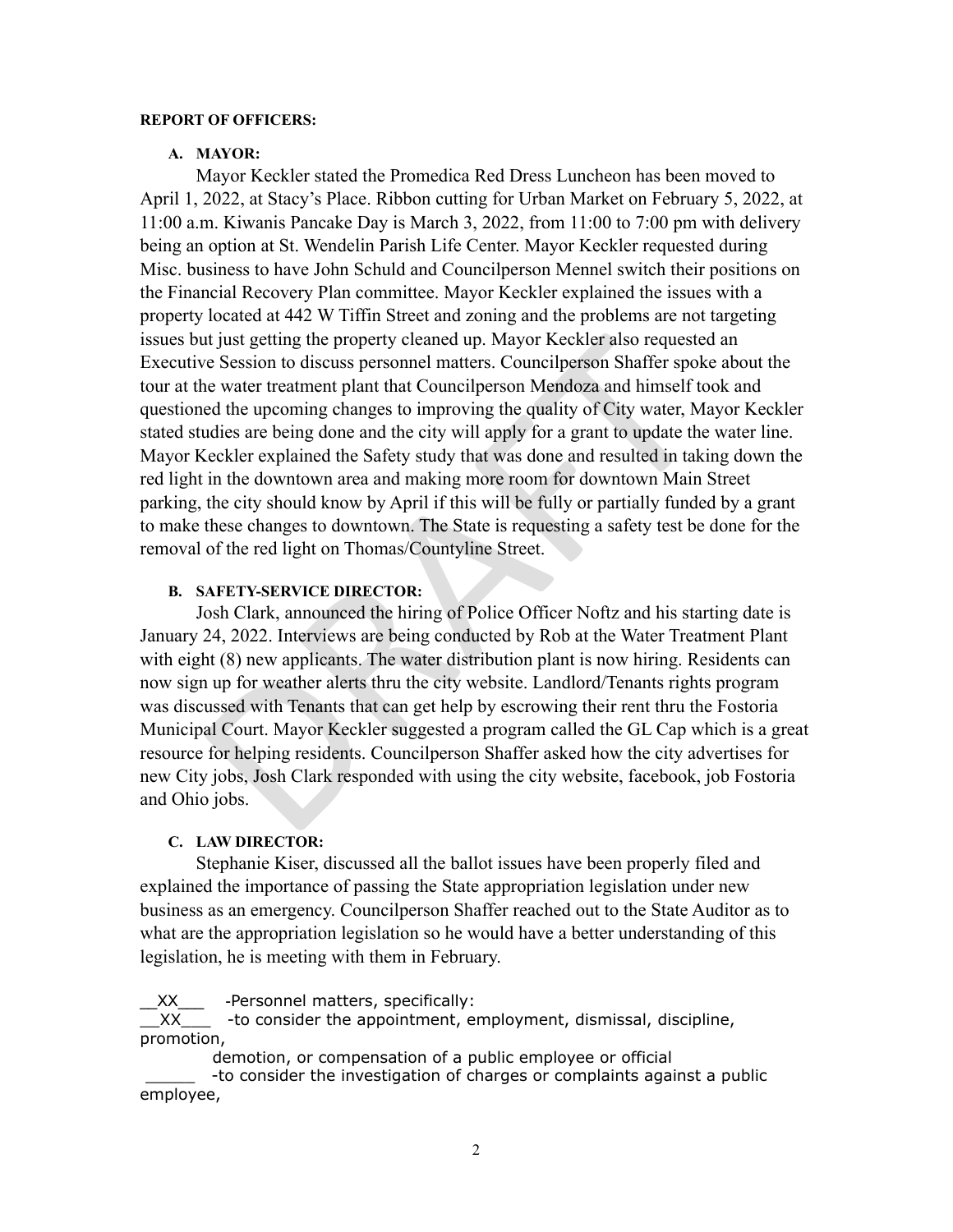official, licensee, or regulated individual

- \_\_\_\_\_-Purchase or sale of property
- \_\_\_\_\_-Pending or imminent court action
- **Letter**-Collective bargaining matters
- -Matters required to be kept confidential.
- \_\_\_\_-Security matters
- \_\_\_\_\_-Confidential business information of an applicant for economic development assistance
	- **D. DIRECTOR OF FINANCE**

Absent.

**E. PUBLIC:** 

Bob Podach, 325 Perry Street; spoke about the transparency changes being made, the water issue is getting a little better and if Sunny Landfill has any ideas to work with the water treatment plant to improve the quality of City water.

Paul Allison, 118  $\frac{1}{2}$  W Center St., #2; spoke about the importance of our record retention. Next meeting is scheduled for February 17, 2022, at 2 p.m.

Bill Sayre, 301 N. Main Street; spoke about Government manager and his concerns about the issue.

Chuck Hall, Fostoria; spoke about his concerns with citizens being or not following the zoning requirements and other concerns related to government management.

## **Old Business:**

**UBLIC:**<br>
80b Podach, 325 Perry Street; spoke about the transparency changes<br>
80b Podach, 325 Perry Street; spoke about the transparency changes<br>
6 me water issue is getting a little better and if Sunny Landfill has any<br> Resolution No.: 2022 - **06**: Authorizing the disposal of personal property, motor vehicles, road machinery, equipment, tools or supplies which are not needed for public use, or are obsolete or unfit, to be sold by internet auction in calendar year 2022 and declaring an emergency to exist. This constitutes a third reading of said resolution. It was moved by Councilperson Shaver, seconded by Councilperson Cassidy to adopt; passed by six (6) votes. The resolution was adopted

Ordinance No.: 2022 -  $\therefore$  To amend the schedule of fees for all applications for certificates, permits, appeals, variances, amendments, and other matters pertaining to the administration and enforcement of the City's Zoning Code. This constitutes a second reading of said ordinance.

Ordinance No.: 2022 - : Amending section 1107.04 of Chapter 1107 of the Codified Ordinances of the City of Fostoria, Ohio entitled "REGISTRATION OF CONTRACTORS." This constitutes a second reading of said ordinance. It was moved by  $\frac{3}{2}$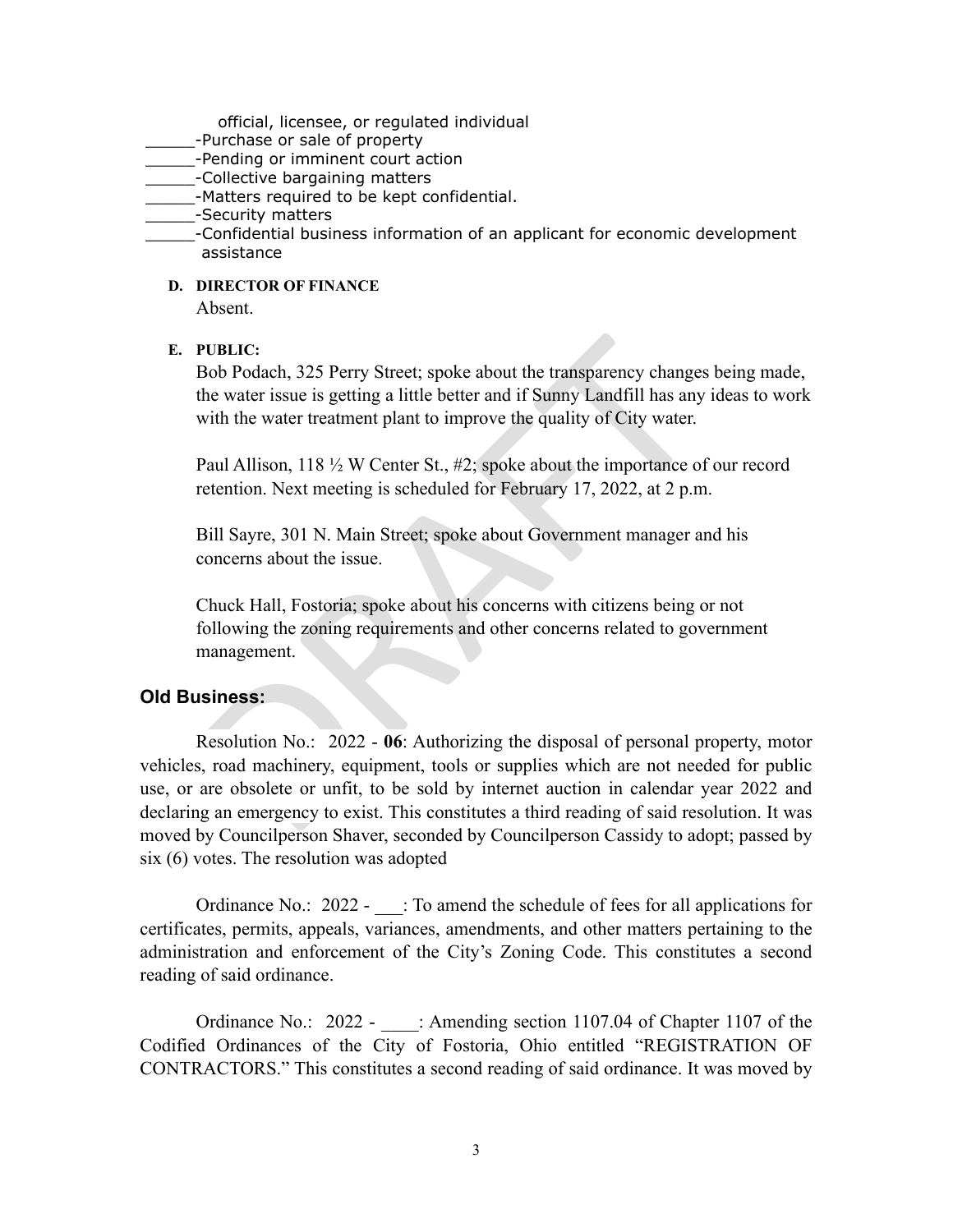Councilperson Mennel, seconded by Councilperson Logsdon to amend language clarification; passed by six (6) votes.

Ordinance No.: 2022 - : Amending section 1305.99 of Chapter 1305 of the Codified Ordinances of the City of Fostoria, Ohio entitled "PENALTY." This constitutes a second reading of said ordinance. It was moved by Councilperson Mennel, seconded by Councilperson Shaver to amend a spelling correction; passed by six (6) votes.

Ordinance No.: 2022 - : Enacting new Chapter 747 of the Codified Ordinances of the City of Fostoria, Ohio entitled "Medical Marijuana Dispensary", amending section 1106.01 of Chapter 1106 of the Codified Ordinances of the City of Fostoria, Ohio entitled "DEFINITIONS.", and amending section 1127.01C of Chapter 1127 of the Codified Ordinances of the City of Fostoria, Ohio entitled "USE TABLE." This constitutes a second reading of said ordinance. It was moved by Councilperson Mennel, seconded by Councilperson Shaver to amend language/spelling correction; passed by six (6) votes.

# **New Business:**

ces or the City of Postoria, Onio entitied "Medical Marijuana<br>g section 1106.01 of Chapter 1106 of the Codified Ordinances of the Codified Ordinances of the City of Fostoria, Ohio entitled "Islam the Codified Ordinances of Ordinance No.: 2022 - **07**: Adopting and Amending ordinance No. 2021-68 (Permanent 2022 Appropriations) by decreasing appropriations and appropriating from unappropriated funds in the CHIP 2021 Fund, Local Fiscal Recovery Fund, and Water Fund and declaring an emergency. This constitutes a first reading of said ordinance. It was moved by Councilperson Shaver, seconded by Councilperson Cassidy to suspend the three-reading rule; passed by six (6) votes. It was moved by Councilperson Cassidy, seconded by Councilperson Logsdon to adopt; passed by six (6) votes. The ordinance was adopted.

11. **Executive Session:** It was moved by Councilperson Shaver, seconded by Councilperson Logsdon to go into Executive Session at 7:21 pm to discuss the matter below with no business to follow. It was moved by Councilperson Shaver, seconded by Councilperson Cassidy to come out of Executive Session at 7:45 pm.

\_\_XX\_ - Personnel matters, specifically:

 $XX$  -to consider the appointment, employment, dismissal, discipline, promotion, demotion, or compensation of a public employee or official

-to consider the investigation of charges or complaints against a public employee,

official, licensee, or regulated individual

- \_\_\_\_\_-Purchase or sale of property
- **EXECUTE:** Pending or imminent court action
- \_\_\_\_\_-Collective bargaining matters
- \_\_\_\_\_-Matters required to be kept confidential
- \_\_\_\_-Security matters
- \_\_\_\_\_-Confidential business information of an applicant for economic development Assistance